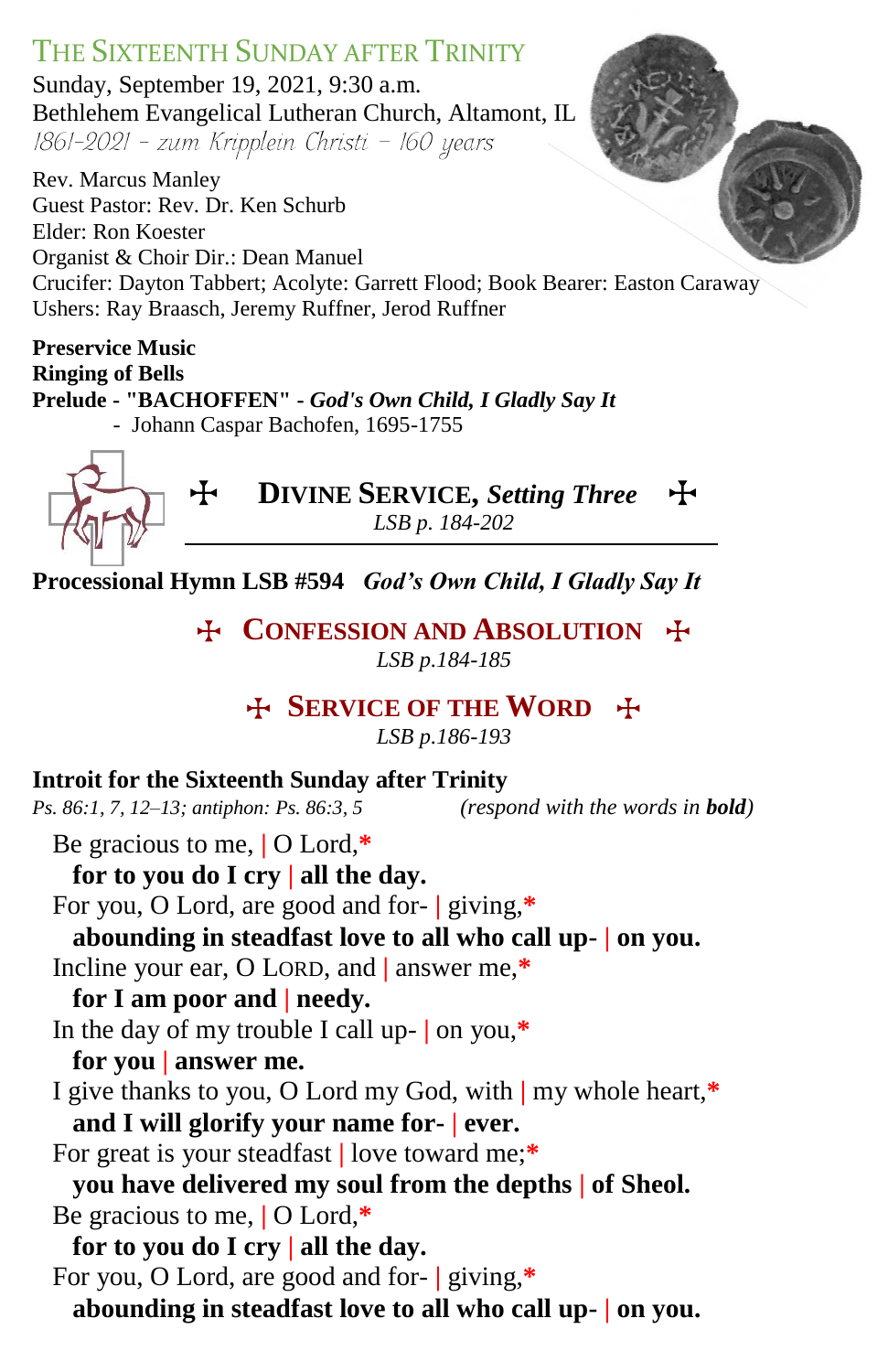| ♪ The Gloria Patri   | <i>p.</i> 186 |
|----------------------|---------------|
| ↓ Kyrie              | <i>p.</i> 186 |
| ♪ Gloria in Excelsis | p. 187        |
| ♪ Salutation         | p. 189        |

♪ **Gloria in Excelsis** *p. 187-189*

#### **Collect for the Sixteenth Sunday after Trinity**

#### **P: Let us pray.**

O Lord, we pray that Your grace may always go before and follow after us, that we may continually be given to all good works; through Jesus Christ, Your Son, our Lord, who lives and reigns with You and the Holy Spirit, one God, now and forever.

# **C:** ♪ **Amen**

#### *Please be seated*

#### **Old Testament Reading: 1 Kings 17:17-24**

<sup>17</sup>After this the son of the woman, the mistress of the house, became ill. And his illness was so severe that there was no breath left in him. <sup>18</sup>And she said to Elijah, "What have you against me, O man of God? You have come to me to bring my sin to remembrance and to cause the death of my son!" <sup>19</sup>And he said to her, "Give me your son." And he took him from her arms and carried him up into the upper chamber where he lodged, and laid him on his own bed. <sup>20</sup>And he cried to the LORD, "O LORD my God, have you brought calamity even upon the widow with whom I sojourn, by killing her son?" <sup>21</sup>Then he stretched himself upon the child three times and cried to the LORD, "O LORD my God, let this child's life come into him again." <sup>22</sup>And the LORD listened to the voice of Elijah. And the life of the child came into him again, and he revived. <sup>23</sup>And Elijah took the child and brought him down from the upper chamber into the house and delivered him to his mother. And Elijah said, "See, your son lives." <sup>24</sup>And the woman said to Elijah, "Now I know that you are a man of God, and that the word of the LORD in your mouth is truth."

P: This is the Word of the Lord.

**C: Thanks be to God.**

#### **Epistle Reading: Ephesians 3:13-21**

<sup>13</sup>So I ask you not to lose heart over what I am suffering for you, which is your glory. <sup>14</sup>For this reason I bow my knees before the Father, <sup>15</sup>from whom every family in heaven and on earth is named, <sup>16</sup>that according to the riches of his glory he may grant you to be strengthened with power through his Spirit in your inner being, <sup>17</sup>so that Christ may dwell in your hearts through faith—that you, being rooted and grounded in love, <sup>18</sup>may have strength to comprehend with all the saints what is the breadth and length and height and depth, <sup>19</sup>and to know the love of Christ that surpasses knowledge, that you may be filled with all the fullness of God. <sup>20</sup>Now to him who is able to do far more abundantly than all that we ask or think, according to the power at work within us,  $^{21}$ to him be glory in the church and in Christ Jesus throughout all generations, forever and ever. Amen.

P: This is the Word of the Lord.

#### **C: Thanks be to God.**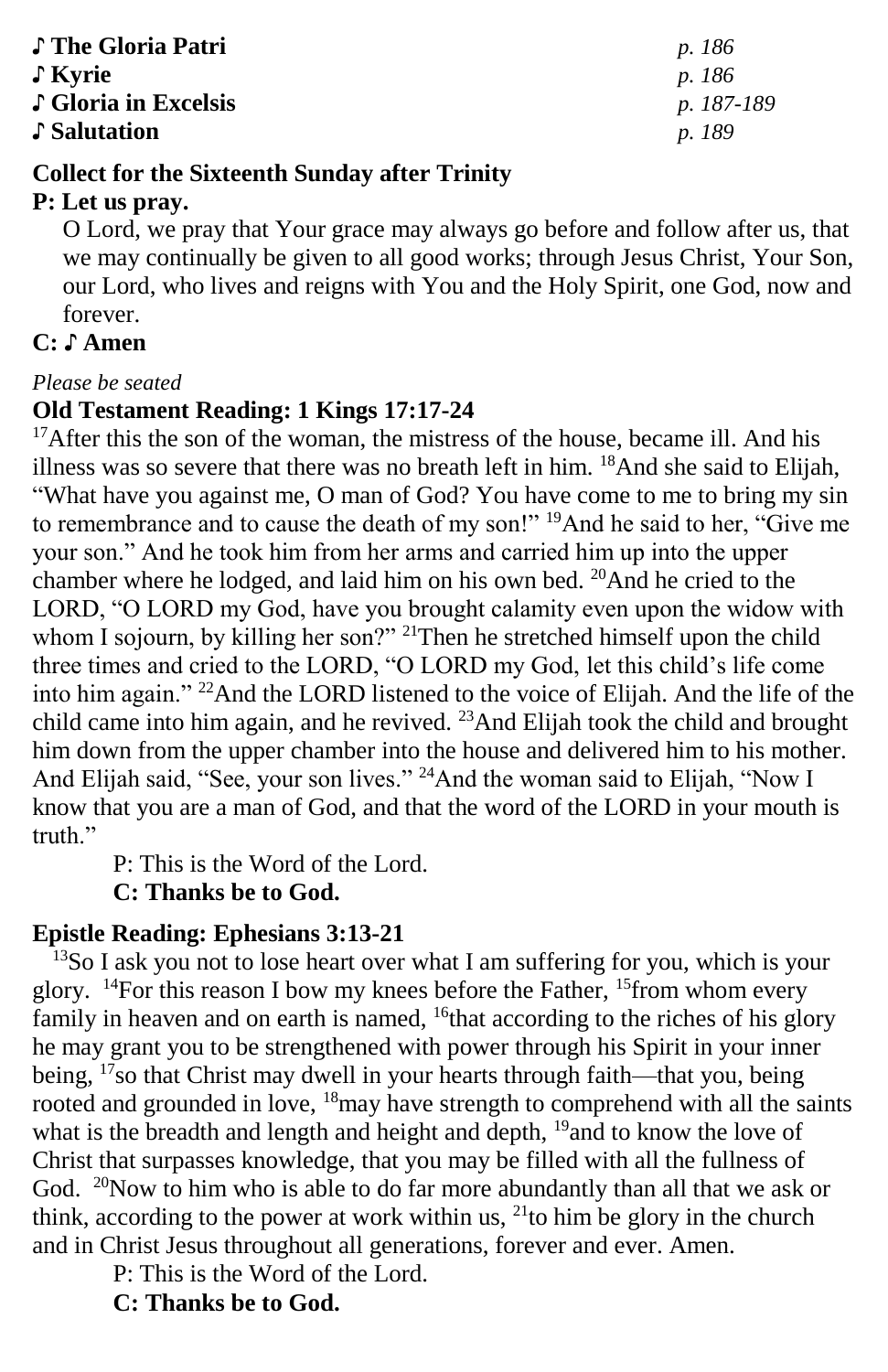*Please stand*

## **C: ♪** *Alleluia. Alleluia. Alleluia.*

 **Holy Gospel: Luke 7:11-17**

P: The Holy Gospel according to St. Luke, the seventh chapter.

**C:** *♪ Glory be to Thee, O Lord.*

<sup>11</sup>Soon afterward [Jesus] went to a town called Nain, and his disciples and a great crowd went with him.

<sup>12</sup>As he drew near to the gate of the town, behold, a man who had died was being carried out, the only son of his mother, and she was a widow, and a considerable crowd from the town was with her. <sup>13</sup>And when the Lord saw her, he had compassion on her and said to her, "Do not weep." <sup>14</sup>Then he came up and touched the bier, and the bearers stood still. And he said, "Young man, I say to you, arise." <sup>15</sup>And the dead man sat up and began to speak, and Jesus gave him to his mother. <sup>16</sup>Fear seized them all, and they glorified God, saying, "A great prophet has arisen among us!" and "God has visited his people!" <sup>17</sup>And this report about him spread through the whole of Judea and all the surrounding country.

P: This is the Gospel of the Lord.

**C:** ♪ **Praise be to Thee, O Christ.**

### **Nicene Creed** *p. 191*

*Please be seated*

### **Hymn of the Day LSB #787** *The Temple Rang with Golden Coins*

**Sermon** Text: Mark 12:41-44

<sup>41</sup>And he sat down opposite the treasury and watched the people putting money into the offering box. Many rich people put in large sums. <sup>42</sup>And a poor widow came and put in two small copper coins, which make a penny. <sup>43</sup>And he called his disciples to him and said to them, "Truly, I say to you, this poor widow has put in more than all those who are contributing to the offering box. <sup>44</sup>For they all contributed out of their abundance, but she out of her poverty has put in everything she had, all she had to live on."

Title: "Why Give?"